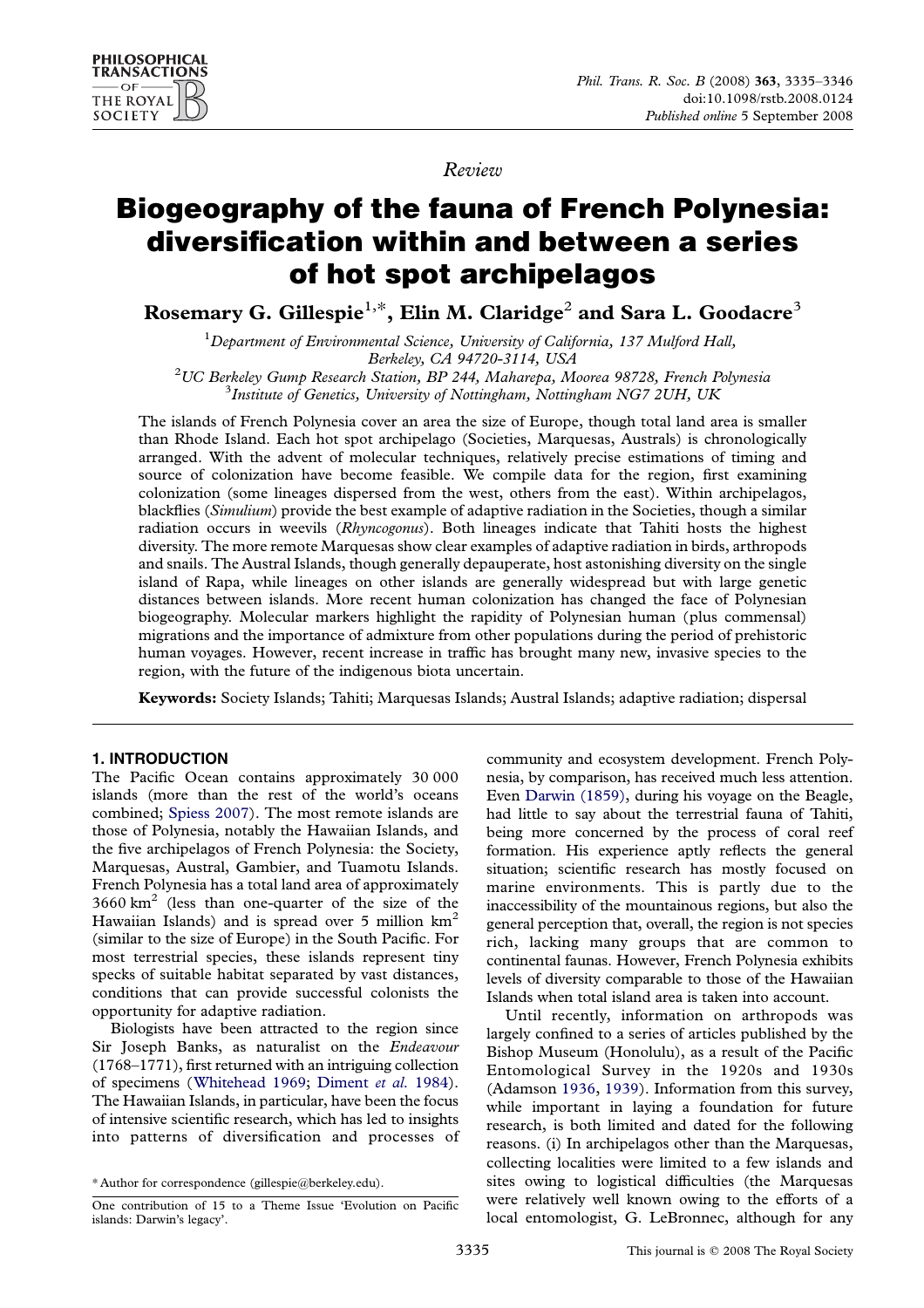one group collections are patchy). (ii) Native and non-native elements were mixed together in most of the publications, often without precise locality information. Accordingly, useful biogeographic information is limited. For most taxa, there is much more information on cosmopolitan species, which are found in lowland areas and probably represent recent introductions. The native fauna generally appears to be confined to higher elevations, and for many taxonomic groups it remains largely unknown and undescribed.

For terrestrial molluscs, work has been largely limited to one group, the partulids of the Society and Marquesas Islands, with early studies over a century ago ([Pilsbry](#page-11-0) 1900). This early work, which showed remarkable similarities among species at a large geographical scale, led to the widespread acceptance of a hypothesis that the remote islands of Polynesia were remnants of a Late Palaeozoic or Early Mesozoic mid-Pacific continent [\(Gregory](#page-10-0) 1928). Although this idea was debunked as geological understanding of the area increased, it dominated the literature for much of the early part of the last century. Additional influential malacological research in the South Pacific was that of Crampton ([1925,](#page-10-0) [1932\)](#page-10-0), who demonstrated the Mendelian inheritance of visible polymorphisms, such as shell colour and chirality, and attempted to calculate the rate of evolution from the observed changes in morph frequency, that had occurred in the time between two field trips. This work, which showed the value of these Polynesian organisms in studying evolutionary processes, arguably had a wider effect through its influence on other evolutionary biologists such as Dobzhansky and Mayr.

While overall understanding of the South Pacific is still in its infancy relative to that of the Hawaiian Islands, considerable advances have been made in recent years. Here, we compile information generated to date, focusing on molecular phylogenetic studies of terrestrial taxa, and attempt to elucidate some general biogeographic patterns in the region.

#### 2. COLONIZATION OF THE ISLANDS

Once the idea of a mid-Pacific continent had been dismissed, with geological evidence showing that the islands were formed de novo from different hot spots ([Nunn](#page-11-0) 1994), the prevailing paradigm in Pacific biogeography was that the biota of the central Pacific is predominantly derived from sources on the western Pacific Rim, either from continental islands, such as New Guinea, or from continental regions, namely Australia and southeast Asia ([Miller](#page-11-0) 1996). Accordingly, lineages that occur in the eastern Pacific are generally thought to have used intervening archipelagos as stepping stones for eastward dispersal (e.g. [Zimmerman](#page-11-0) [1948\)](#page-11-0). As a result, lineages occurring on increasingly isolated eastern Pacific islands are a subset of those found on islands to the west, resulting in lineage 'attenuation' (Gillespie & [Roderick](#page-10-0) 2002). Recent molecular evidence has shown the pattern in some lineages of plants, in which some diversification has occurred on the different islands of Polynesia, right out to Hawaii ([Wright](#page-11-0) et al. [2000;](#page-11-0) [Gemmill](#page-10-0) et al. 2001), and in arthropods such as broad-nosed Rhyncogonus weevils, which have sister

genera occurring on the western Pacific Rim and which appear to have colonized island chains in a conservative stepping stone pattern (Claridge et al. [submitted\)](#page-9-0). Other molecular studies indicate that the blackfly genus Simulium (Simuliidae) originated in Australasia and has colonized the more remote islands of the South Pacific in a stepping stone manner, diversifying prolifically in the Societies and Marquesas ([Craig](#page-10-0) et al. 2001; Craig 2003). Partula land snails also appear to have colonized from west to east, with large radiations in the Society and Marquesas Islands, although the apparent retention of ancestral lineages within species complicates the interpretation of colonization history from molecular data [\(Goodacre](#page-10-0) 2002). Many other groups have not been the subjects of molecular phylogenetic studies, but taxonomic affiliations strongly suggest that they may have western origins and colonized the more remote islands of the Pacific progressively from the less isolated western islands.

Overall, however, few lineages have been shown to demonstrate a stepping stone model and an increasing number of molecular phylogenies indicate that several eastern Polynesian lineages colonized remote Oceania from the east (the Americas). This has been demonstrated for numerous plant lineages in the Hawaiian Islands ([Eggens](#page-10-0) et al. 2007), with some of these sharing affinities with the Marquesas [\(Ganders](#page-10-0) et al. 2000) and the Societies [\(Cuenoud](#page-10-0) et al. 2000). All Hawaiian spider radiations studied show affinities with the Americas, with two of these—jumping spiders (Salticidae; Arnedo & [Gillespie](#page-9-0) 2006) and crab spiders (Thomisidae; Garb & [Gillespie](#page-10-0) 2006)—including the Society and Marquesas Islands in a large central Pacific lineage. This American element in the eastern Polynesian fauna should not be surprising, especially as both air and ocean currents provide opportunities for colonization of the central Pacific from either direction ([Reverdin](#page-11-0) et al. 1994; [Jokiel](#page-10-0) & Cox 2003). We might expect to see a continental American element on central Pacific islands proportional to the distance of island groups from the continental source.

The pertinent question may then be: why does the French Polynesian biota not show as much affinity with the Americas as does that of the Hawaiian Islands? An explanation may be the relative distances from the American continent: although North America (Mexico) is the closest mainland to the Marquesas, it is approximately 5000 km to the northeast, while only approximately 3200 km east of the Hawaiian chain (the Societies and Australs are slightly closer to Australia than South America). There may also be geological reasons that colonization from the east is more unlikely: the central Pacific is moving westward, away from the active spreading centre. Therefore, older landmasses lie to the west, making them more likely sources of colonization for younger islands to the east. Evidence of biogeographic affinities with the eastern Pacific may also have been obscured by the subduction of the eastern Pacific plate and any island chains at the eastern plate margin, beneath the Americas. Because land masses in the western Pacific are drifting westwards, colonization will generally be from older hot spot islands west of the younger islands.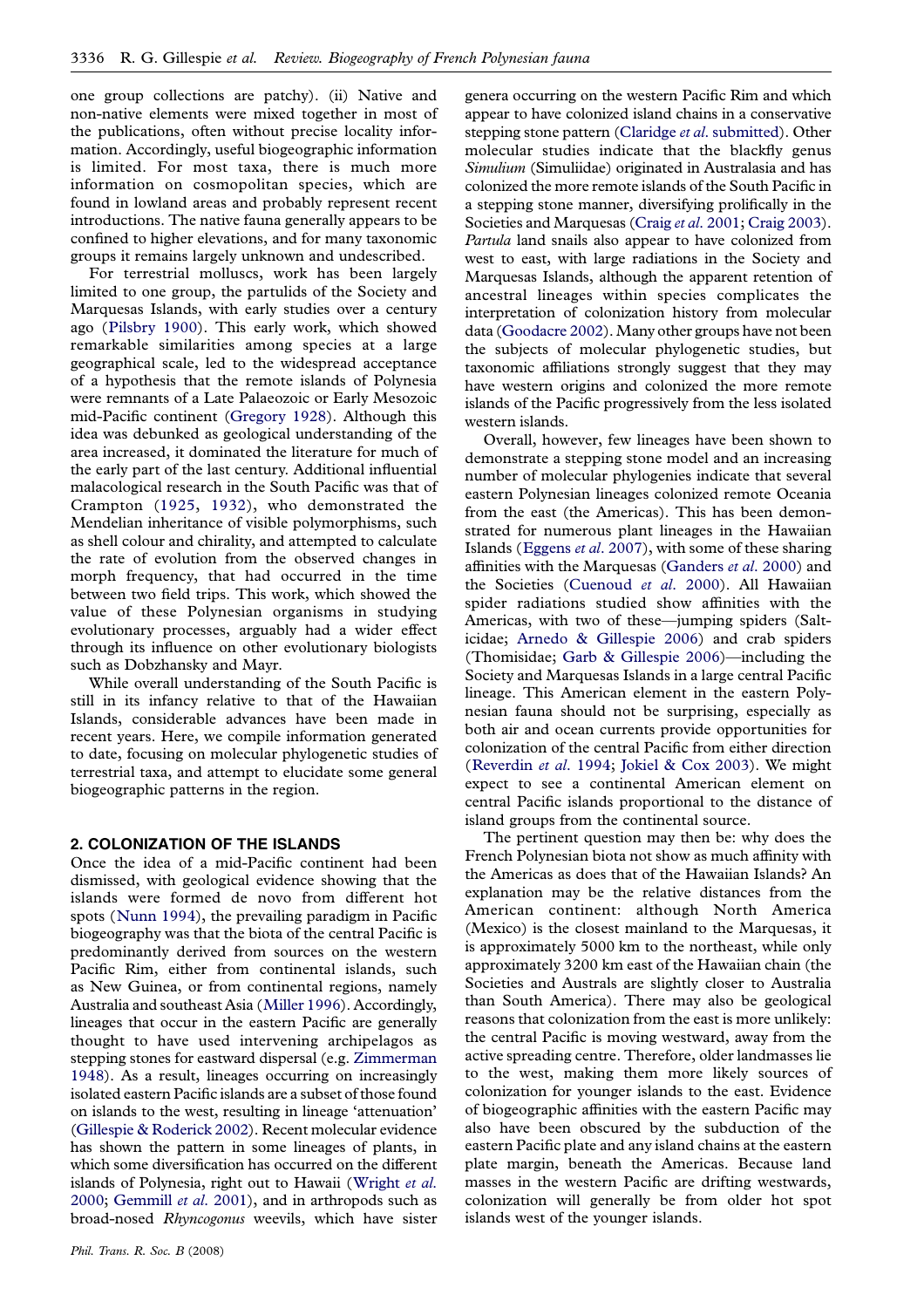Irrespective of exactly where the original colonists come from, the islands of French Polynesia, as other remote islands, are characterized by a 'disharmonic' biota: many entire groups, notably mammals, are absent from the native biota. There are no frogs. Among lizards, their status in the Pacific is unclear. There are five species of geckos in French Polynesia, which are almost uniform genetically and hence almost certainly of very recent origin in the area ([Fisher](#page-10-0) 1997). Also, three species of widespread Pacific geckos are considered native in French Polynesia: Nactus pelagicus, Lepidodactylus sp. and Gehyra oceanica. Evidence that G. oceanica is native is based largely on a north–south oceanic divide in genetic structure; however, humanmediated dispersal cannot be ruled out. At the same time, groups, such as many birds, arthropods and snails, can be diverse with high levels of endemism.

## 3. AFFINITIES WITHIN THE CENTRAL PACIFIC

Biological similarities across the islands of the central Pacific, recognized among snails ([Pilsbry](#page-11-0) 1900), certain insects ([Meyrick](#page-11-0) 1935a,[b](#page-11-0)), spiders ([Berland](#page-9-0) 1942) and plants ([Guillaumin](#page-10-0) 1928; [Campbell](#page-9-0) 1933), were initially explained as the result of a former land connection across the Pacific Ocean. However, it is now clear that colonization of the islands occurred through transoceanic dispersal. Similarities among the biotas of different archipelagos can be attributed to two types of dispersal ([Gillespie](#page-10-0) 2002): (i) jumping from one island group to the next, as described above, or (ii) long-distance colonization by only the most dispersive organisms that can readily colonize repeatedly and independently from a mainland source, with similarity across archipelagos explained by convergent adaptation to similar ecological opportunities. For example, reed warblers have colonized nearly all the islands of the Marquesas and look remarkably similar across the islands. However, molecular data indicate that the Marquesas reed warbler includes two independent lineages: the northern Marquesas reed warbler, closely related to the Tuamotu reed warbler, and the southern Marquesas reed warbler, sister to that of Kiribati [\(Cibois](#page-9-0) et al. 2007). Both colonizations occurred ca 0.6 Ma, more recently than the formation of the islands, and suggest that the bird is a 'supertramp', colonizing remote islands easily and repeatedly.

Although a few lineages have colonized all the islands of the central Pacific from either the east or the west, others include elements that have colonized part of the Pacific from the west, and part from the east. The questions are: where do they meet and how do they interact where they meet? This has been examined in crab spiders (Thomisidae; [Garb](#page-10-0) & [Gillespie](#page-10-0) 2006). Two of the common genera in the central Pacific are Misumenops and Diaea. Both genera are worldwide in distribution but Misumenops has its highest diversity in the Americas (65% of species), though with some representation in Asia (15%) and none in Australia/New Guinea; Diaea has its highest diversity in Australia/New Guinea (77% species) and very few species in the Americas (2%). A third genus, Mecaphesa, has four endemic Hawaiian

species ([Simon](#page-11-0) 1900). Misumenops is widely distributed in eastern Polynesia (Hawaiian, Society, Marquesas and Austral Islands), while representatives of Diaea occupy parts of western Polynesia (Samoa, Tonga and New Zealand) and Melanesia (Fiji, New Caledonia, New Guinea, Solomon Islands and Vanuatu; [Platnick](#page-11-0) [2008](#page-11-0)). Molecular data have shown that the Austral Islands species, Misumenops rapaensis, is far more closely related to Diaea spp. from western Polynesian and Melanesia than to other species of Misumenops from eastern Polynesia. The narrow and well-defined break between fauna originating from the east and west is interesting because the eastern fauna covers 4500 km from Hawaii to the Societies and extends to North America, yet does not reach the Australs, which are only 600 km south of Tahiti. Moreover, the ranges of the two lineages abut, but do not overlap. The ability of either group to become successfully established in any of these islands may depend on the order of their arrival. Indeed, it is likely that many taxa that have colonized any of the remote islands successfully have the potential for further colonization, with this potential seldom being realized owing to historical precedence of earlier colonists.

## 4. BIOGEOGRAPHIC PATTERNS WITHIN **ARCHIPELAGOS**

Whatever their origin, much of the fauna of the remote French Polynesian islands, just as the Hawaiian fauna, may be endemic not only to an archipelago but often to a single island and even a single area within an island. Moreover, there can be multiple closely related species in an archipelago (usually attributed to adaptive radiation; [Craig](#page-10-0) et al. 2001). However, patterns may differ considerably between islands.

#### (a) Society Islands

Age progression in the Society Islands is in good agreement with the fixed hot spot hypothesis [\(figure](#page-3-0) 1; Clouard & [Bonneville](#page-9-0) 2005). The islands extend from Maupiti, the oldest of the current islands in the north at 4.3 Ma ([Guillou](#page-10-0) et al. 2005), to the largest and youngest island of Tahiti at 2.0–0.5 Ma and the islet of Mehetia  $(0-0.26 \text{ Ma})$  in the south ([Clouard](#page-9-0) & [Bonneville](#page-9-0) 2005). One of the best-studied groups of arthropods in the Society Islands—and indeed in all of French Polynesia—is the blackfly genus Simulium (Joy & [Conn](#page-10-0) 2001; [Craig](#page-10-0) 2003). In the Society Islands, there are 31 described species of Simulium; Tahiti has the most (29) with fewer on the older and smaller islands of Moorea (10), Huahine (2) and Bora-Bora (1). The two widespread species, Simulium malardei and Simulium lotii, appear to be basal, and all species appear to have arisen on the youngest island, Tahiti, with back-dispersal of the highly modified cascade-dwelling species northwest to Moorea and Raiatea ([figure](#page-5-0) 2a). The phylogenetically basal position of the widespread species coupled with the molecular clock calibration suggest that the Tahiti specialist species Simulium oviceps is 1.8-2.0 Ma old, which fits the geological framework (Clouard & [Bonneville](#page-9-0) [2005](#page-9-0)), although it is also possible that some of the species on Tahiti arose on older islands from which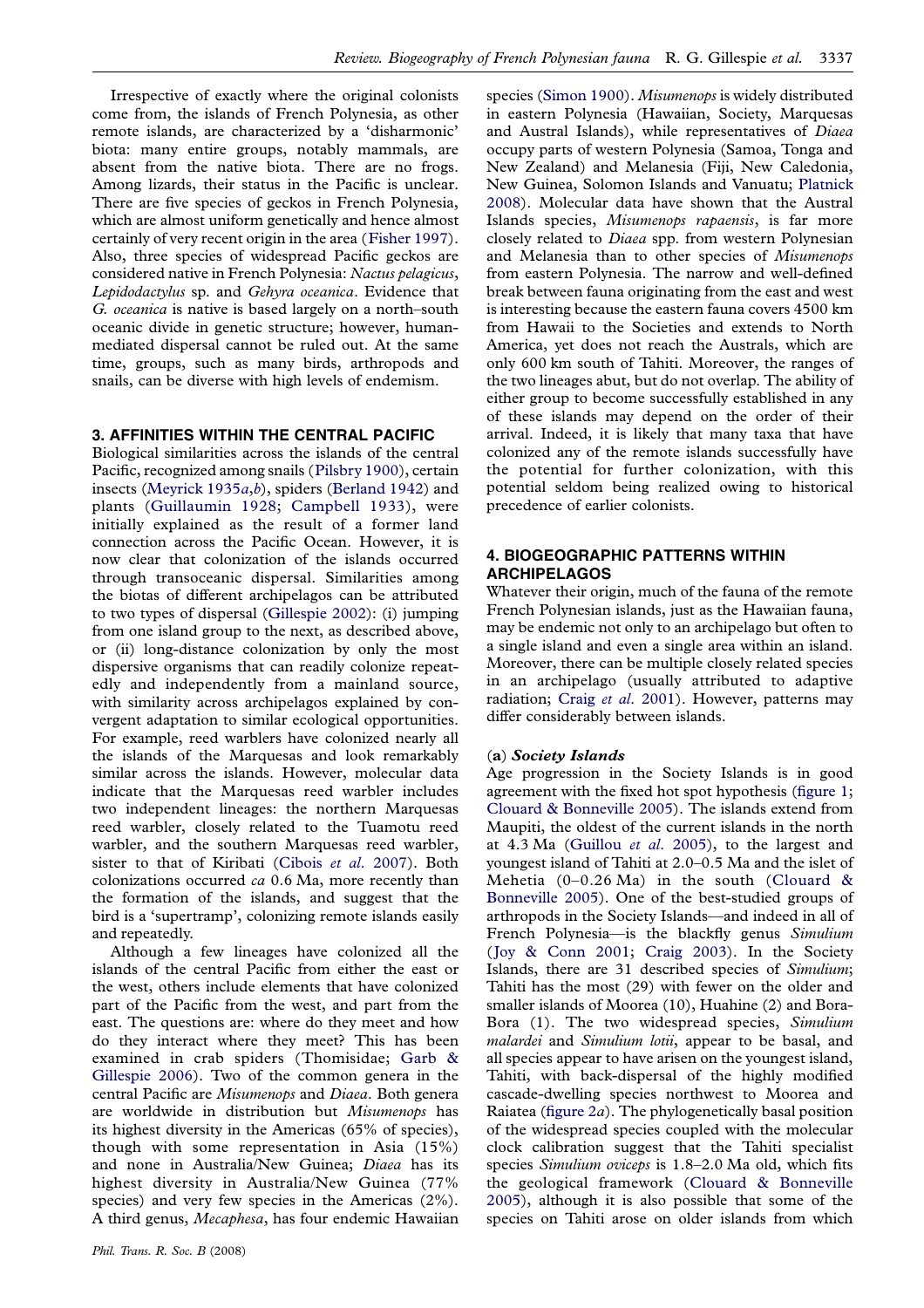<span id="page-3-0"></span>

Figure 1. The main high archipelagos in French Polynesia, with geological ages indicated (Clouard & [Bonneville](#page-9-0) 2005).

they have subsequently gone extinct ([Craig](#page-10-0) 2003). Extinctions of habitat specialist species, and others, on the older islands might be expected owing to island erosion and concomitant loss of running water habitats. Tahiti is the largest island at present, with an abundance of running water habitats; however, its diversity may simply be a temporary result of the latest intra-island species radiation. As Tahiti ages and erodes away, most of these species will no doubt become extinct.

Larval ecology has played a major role in the diversification of blackflies in the Society Islands, and fine-scale partitioning of feeding niches may have facilitated the repeated colonizations of rivers ([Joy](#page-10-0) et al. [2007\)](#page-10-0). Cascade populations exhibit higher levels of genetic subdivision than river populations, perhaps because cascades are intrinsically more isolated from each other than rivers. Genetic assimilation, in which moderate levels of phenotypic plasticity promote establishment in novel habitats, and subsequent selection for extreme phenotypes leading to genetic differentiation, and perhaps speciation, may have played a major role in the radiation of blackflies in the Society Islands by enhancing their ability to success-fully colonize novel niches (Joy et al. [2007\)](#page-10-0).

The broad-nosed weevil genus Rhyncogonus also occurs across French Polynesia. There are 16 described species (Van [Dyke](#page-11-0) 1937) and 11 recently collected undescribed species in the Society Islands. As in the blackflies, Tahiti hosts the highest number of species (14) and the smaller and older islands host fewer; each species is endemic to a single island. Unlike the blackflies, in which the Society Islands appear to have been colonized once, the closest out-groups being a lineage that includes Fiji, New Caledonia and Micronesia/Marquesas [\(Craig](#page-10-0) et al. 2001), in Rhyncogonus there appear to have been multiple independent colonizations of Tahiti from neighbouring island chains [\(Claridge](#page-9-0) 2006).

There are two lineages of long-jawed spiders (Tetragnatha, Tetragnathidae; [Gillespie](#page-10-0) 2003b), representing independent colonizations to the islands [\(Gillespie](#page-10-0) 2002). Tetragnatha moua is limited to the highest elevations of Tahiti, with a close relative (undescribed) on the summit of Moorea (R. G. Gillespie 2007, unpublished data), while Tetragnatha rava and Tetragnatha tuamoaa are sister taxa that occur lower down on both islands [\(figure](#page-5-0)  $2b$ ). A similar pattern, in which species from the cloud forest (limited to the summits of Raiatea, Moorea and Tahiti) are most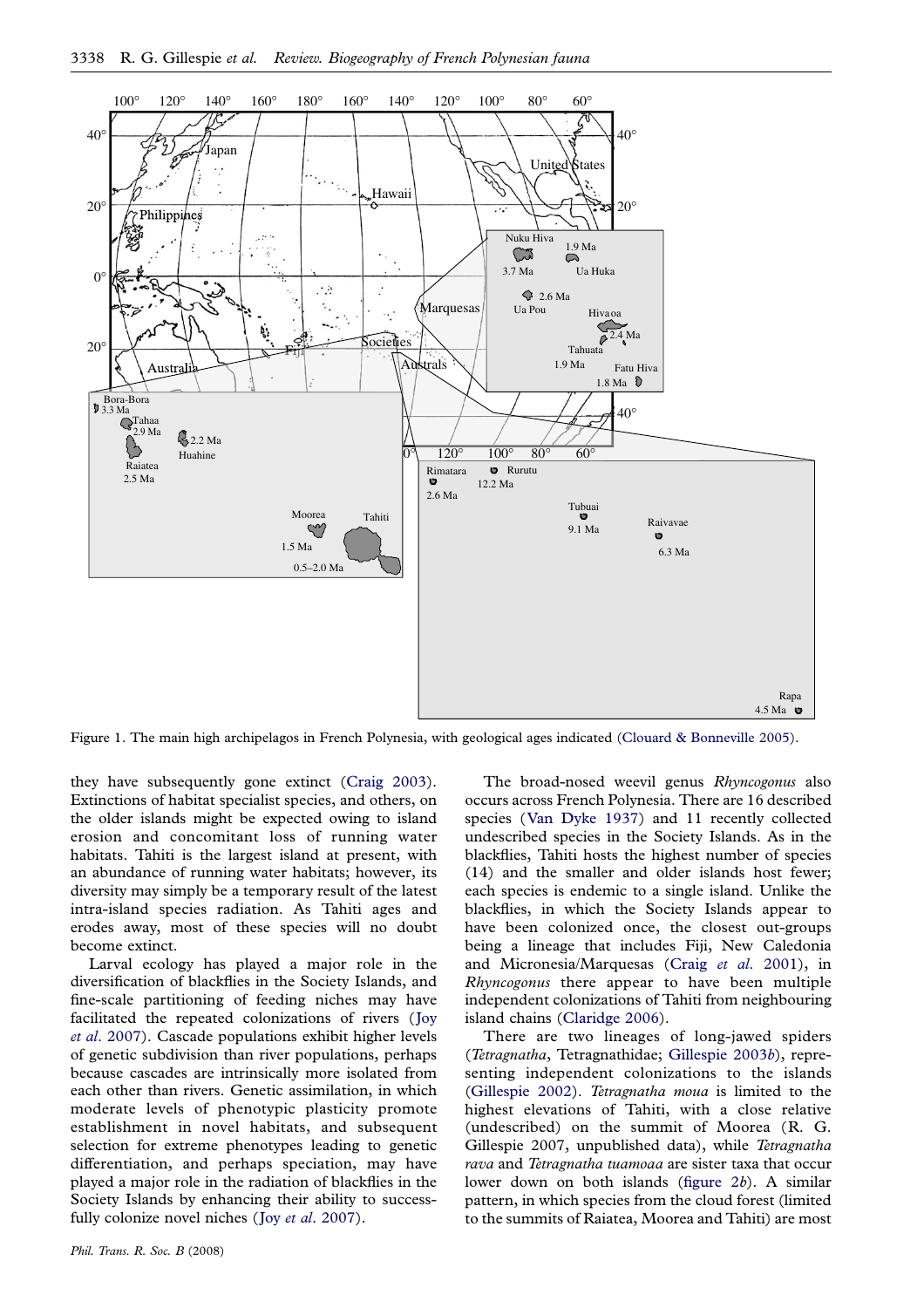

Figure 2. (Caption overleaf.)

closely related to taxa in other adjacent cloud forests rather than species farther down the mountain on the same island [\(Gillespie](#page-10-0) et al. 2008; R. G. Gillespie 2007, unpublished data), has been shown for Polynesian plants ([Meyer](#page-11-0) 2004). Likewise, taxa lower down the mountain are related to others lower down on adjacent islands. This is in contrast to the genetic similarity between Partula snail species found in the same geographical location rather than between those in similar habitat types at different geographical locations, a factor that is believed to be strongly associated with historic (and/or contemporary) hybridization between sympatric species ([Goodacre](#page-10-0) 2002).

Like the arthropods, the terrestrial snails of the genus Partula in French Polynesia also show what is probably an important feature of Pacific Island

colonization, i.e. occasional long-distance migration may play an important part in determining the current distributions, since indirect estimators of gene flow have much higher values than those predicted directly from observed migration distances ([Murray](#page-11-0) & Clarke [1984](#page-11-0)). One explanation for the discrepancy is that direct measures fail to account for the effects of occasional long-distance migrants. Like the blackflies, there are fewer species of Partula on older islands ([Johnson](#page-10-0) et al. 1993).

Pacific islands such as Tahiti and Moorea have high ridges and steep-sided valleys, characteristic features of volcanic islands, but the ridges are no significant barrier to the movement of snails, which are often observed at high altitude. Despite the absence of the current movement barriers, marked differences are observed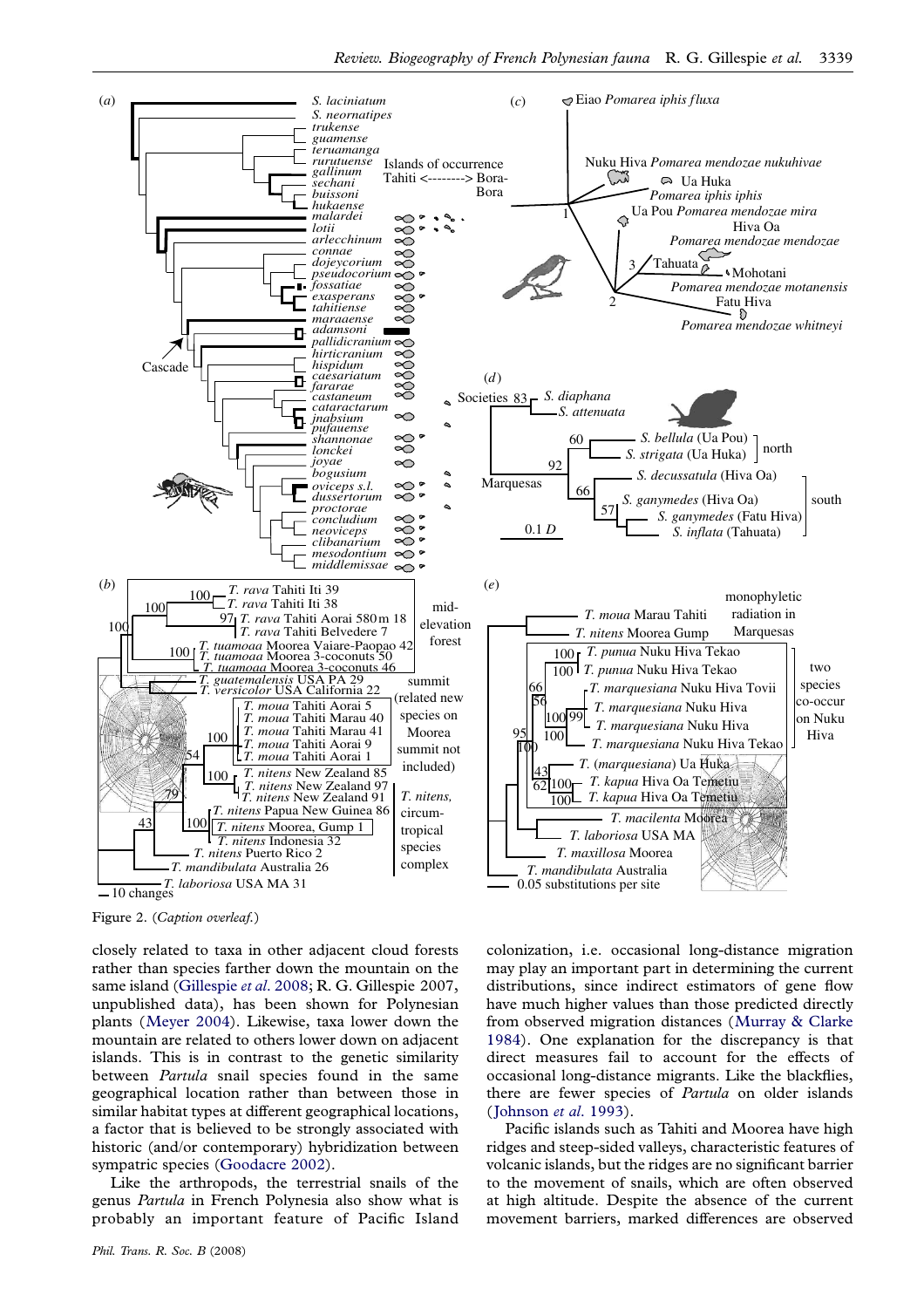<span id="page-5-0"></span>Figure 2. (Overleaf.) Phylogenetic hypotheses for different lineages on the  $(a,b)$  Society and  $(c-e)$  Marquesas Islands. (a) Phylogenetic hypothesis for blackflies, Simulium (Simuliidae), from the Society Islands showing distribution and shifts in larval habitat (redrawn from [Craig](#page-10-0) et al. 2001). Islands within the Society chain where each species occurs are shown (Simuliun adamsoni is the only species in the Society Island clade that does not occur in the Societies, as indicated by the black bars). Habitats range from streams, of various types, to rivers, cascades and madicolous flow (thin films of water). Line width is proportional to the number of different habitats used. The phylogeny suggests a single shift to the specialized cascade habitat with three losses (white bars on branches) and one independent gain earlier in the phylogeny (black bar to Simulium fossatiae). (b) Phylogenetic hypothesis of spiders, genus Tetragnatha (Araneae, Tetragnathidae), in the Society Islands. The data are based on sequences (approx. 750 bp) of mitochondrial COI DNA (GenBank accession numbers EU796899–EU796932). Details of methods are provided by [Gillespie](#page-10-0) (2002). Analysis was by parsimony, maximum likelihood and Bayesian estimates of likelihood, and values beside nodes indicate bootstrap support (above node) and posterior probabilities (below node). (c) Phylogenetic tree for the Pomarea monarch flycatchers mapped on the Marquesas Islands (branch lengths not proportional to sequence evolution; redrawn from [Cibois](#page-9-0) et al. 2004). Taxa endemic to other Polynesian archipelagos are connected to the Marquesan topology with a dashed line. Three taxa, Pomarea iphis fluxa, Pomarea mendozae nukuhivae and Pomarea iphis iphis, are basal in the tree (relative positions uncertain). All other taxa form a tight clade consistent with the age and proximity of the islands. For estimating the age of lineages, the three best-supported nodes were used, labelled as 1 (separation of the basal Marquesan monarchs), 2 (divergence between the basal Marquesan taxa and the remaining taxa) and 3 (divergence between species on Hiva Oa versus Tahuata and Fatu Hiva). Node 1 was estimated at 3.0–3.3 Ma, node 2 at 1.6–1.8 Ma and node 3 at  $0.41-0.45$  Ma. (d) Fitch tree based on genetic distances (allozymes) among samples and species of Samoana snails from the Marquesas and Society Islands. Numbers at each node indicate the number of times that clade appeared in 100 iterations in the bootstrap analysis (redrawn from [Johnson](#page-10-0) et al. 2000). (e) Phylogenetic hypothesis of Tetragnatha spiders in the Marquesas. Data and analysis as in  $(b)$ .

between conspecific Partula populations, which appear highly structured in terms of shell shape, shell colour and banding patterns (Clarke & [Murray](#page-9-0) 1969; [Johnson](#page-10-0) et al. [1986](#page-10-0)) and mitochondrial DNA haplotypes [\(Goodacre](#page-10-0) 2002). A leptokurtic pattern of dispersal may explain this patchiness, which is the expected consequence of long-distance migration, that is predicted to remain for many generations in the absence of selection ([Ibrahim](#page-10-0) et al. 1996).

#### (b) Marquesas Islands

The Marquesas extend from Nuku Hiva, the oldest of the current high islands in the north at 3.7 Ma (plus some lower islands, including Eiao, 5.5 Ma, and Hatutaa, 4.8 Ma, farther north), to Hiva Oa (2.4 Ma), Tahuata (1.9 Ma) and Fatu Hiva (1.8 Ma), the youngest island, in the south ([figure](#page-3-0) 1; Clouard & [Bonneville](#page-9-0) [2005\)](#page-9-0). The arrangement of islands in a chronological series is not strictly regular, with Ua Huka (1.9 Ma) adjacent to the much older island of Nuku Hiva.

The best-known radiation of birds in the Marquesas is the monarch genus Pomarea (Monarchidae), which is endemic to the Cook, Society and Marquesas archipelagos, with the most extensive diversification in the Marquesas (figure  $2c$ ). The genus has suffered extensive recent extinction but molecular studies have used specimens at the American Museum of Natural History collected during the Whitney South Sea Expedition in the 1920s, which allowed development of a phylogeny of the entire genus, including extinct taxa ([Cibois](#page-9-0) et al. 2004). The phylogeny is consistent with the sequential appearance of the Marquesas Islands. Differences between the ages of the islands and the estimated ages of the nodes indicated colonization 1–2 Ma after the islands emerged.

Among Tetragnatha spiders, sampling is incomplete, but data from Nuku Hiva, Ua Huka and Hiva Oa indicate that the genus has undergone a small radiation, with two sympatric species on Nuku Hiva and one species on each of the other islands [\(Gillespie](#page-10-0) 2003a). The species on Nuku Hiva are sisters and the sister relationship between the species on Ua Huka and Hiva

Oa accords with the youth of these islands relative to Nuku Hiva (figure 2e).

There are 22 described species of Rhyncogonus weevils in the archipelago, three of which inhabit the oldest islands of Eiao and Hatutaa. There was a single colonization of the island chain. There has also been considerable diversification within the southern island group, particularly on Hiva Oa (seven species) and Fatu Hiva (five), but there are fewer species in the northern group, with Nuku Hiva, of size comparable to Hiva Oa, having just a single species ([Claridge](#page-9-0) 2006).

There is less information on the diversity and history of blackflies in the Marquesas, with the southern islands poorly sampled. However, the flies have not diversified into specialized habitats, as in the Society Islands, and the larvae of most species are habitat generalists.

Partulid land snails of the genus Samoana are monophyletic in the Marquesas, based on allozyme variation, with multiple co-occurring species ([Johnson](#page-10-0) et al. [2000;](#page-10-0) figure  $2d$ ). Several Marquesan Samoana species display a suite of characteristics (thick shells, short tentacles and non-sticky mucus) that were thought to be restricted to the partulid genus Partula, drawing into question the classification of these species. But molecular data ([Johnson](#page-10-0) et al. 2000; [Goodacre](#page-10-0) & [Wade](#page-10-0) 2001) showed the similarity to be the result of independent evolution of 'thick-shelled' and 'thinshelled' species in Samoana. The recent discovery of a thin-shelled Partula on Raiatea demonstrates that such independent evolution has occurred several times and in both directions [\(Burch](#page-9-0) 2007).

#### (c) Austral Islands

The Austral archipelago is approximately 500 km southwest of the Society Islands (at their closest points: between Tahiti and Rurutu) and extends over 1500 km from the southernmost Marotiri Isles to the atoll Maria. The Austral Islands are geologically continuous with the Cook Islands (to the northwest), which together were formed from repeated episodes of vulcanism at several sites ([Dickinson](#page-10-0) 1998; [Bonneville](#page-9-0)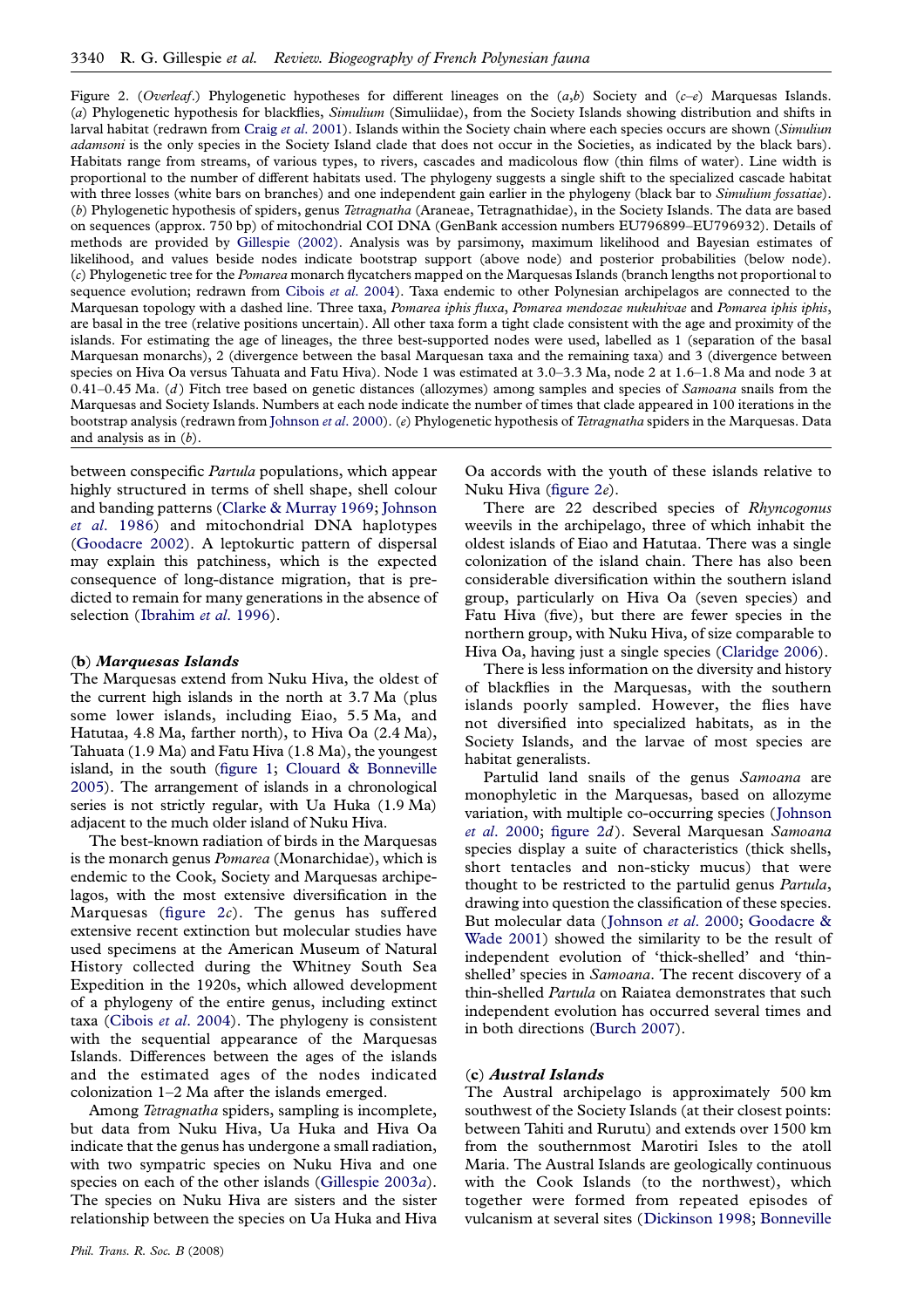

Figure 3. Phylogenetic hypotheses for crab spiders, M. rapaensis (Thomisidae), in the Austral Islands inferred from molecular genetic analysis (Garb & [Gillespie](#page-10-0) 2006). Numbers above branches refer to parsimony bootstrap values from 1000 replicates (asterisks indicate less than 50% bootstrap support) followed by decay indices. Numbers below the branch indicate posterior probability values.

et al. [2002\)](#page-9-0). Potassium–Argon (K–Ar) dating indicates that the Cook–Austral chain began forming ca 20–30 Ma ([Keating](#page-10-0) 1987; [Munschy](#page-11-0) et al. 1998) with ages of the Australs ranging from 4.3 Ma (Marotiri Isles) to 15.7 Ma (Maria), and the main islands ranging from 4.5 to 12.2 Ma (Clouard & [Bonneville](#page-9-0) 2005; [figure](#page-3-0) 1). The Austral Islands, like the Societies and Marquesas, are sequentially ordered from southeast to northwest by increasing age, as a result of the northwestward movement of the Pacific tectonic plate over stationary volcanic plumes, decreasing in age from northwest to southeast. However, there was secondary volcanic activity beneath Rurutu  $ca$  1–2 Ma, which is also associated with secondary uplift of the island and the neighbouring island of Rimatara. It is possible that both islands were subaerial prior to their recent uplift. Thus, the progression rule here would predict colonization from west to east down the chain, but with possible secondary recolonization of Rurutu and Rimatara.

Although generally taxonomically depauperate, the Austral Islands host a surprising number of endemic species, in particular on Rapa [\(Claridge](#page-9-0) et al. in press). For example, among beetles, the genus Miocalles, a group of tiny flightless weevils, has undergone an astonishing radiation on Rapa with 67 described species in an area of just  $40 \text{ km}^2$ , with diversification accompanied by striking morphological and ecological

Phil. Trans. R. Soc. B (2008)

differentiation ([Paulay](#page-11-0) 1985). The weevil genus Rhyncogonus is also particularly diverse in the Australs, with 22 described species, half of these on Rapa, though three previously undescribed species have been collected recently on Raivavae, and the oldest high island, Rimatara, just  $8 \text{ km}^2$  and  $83 \text{ m}$  high, supports an endemic species (Van [Dyke](#page-11-0) 1937; [Claridge](#page-9-0) 2006). Studies by Clarke [\(1971\)](#page-9-0) on the Lepidoptera Rapa resulted in the description of a number of diverse groups. Recent phylogenetic studies [\(Craig](#page-10-0) et al. 2001; [Wright](#page-11-0) et al. 2001; [Mitchell](#page-11-0) & Heenan 2002) have incorporated a few species from some of these islands in the context of broader biogeographic analyses of relationships among different sets of islands in the Pacific Basin. However, there have been no thorough phylogenetic treatments of these groups and much work remains to elucidate the enigmatic diversity of Rapa's insects.

Similar stories are emerging of sequential colonization of islands by spiders, with large genetic distances between island populations. The crab spider M. rapaensis occurs throughout the Austral Islands, with large genetic distances between islands: the uncorrected distance between Rurutu and Tubuai is 8.4 per cent, nearly as much as the maximal distance across all 16 included Hawaiian taxa (Garb & [Gillespie](#page-10-0) [2006](#page-10-0); figure 3). Molecular clock estimates indicate that the split between the Tubuai clade and the clade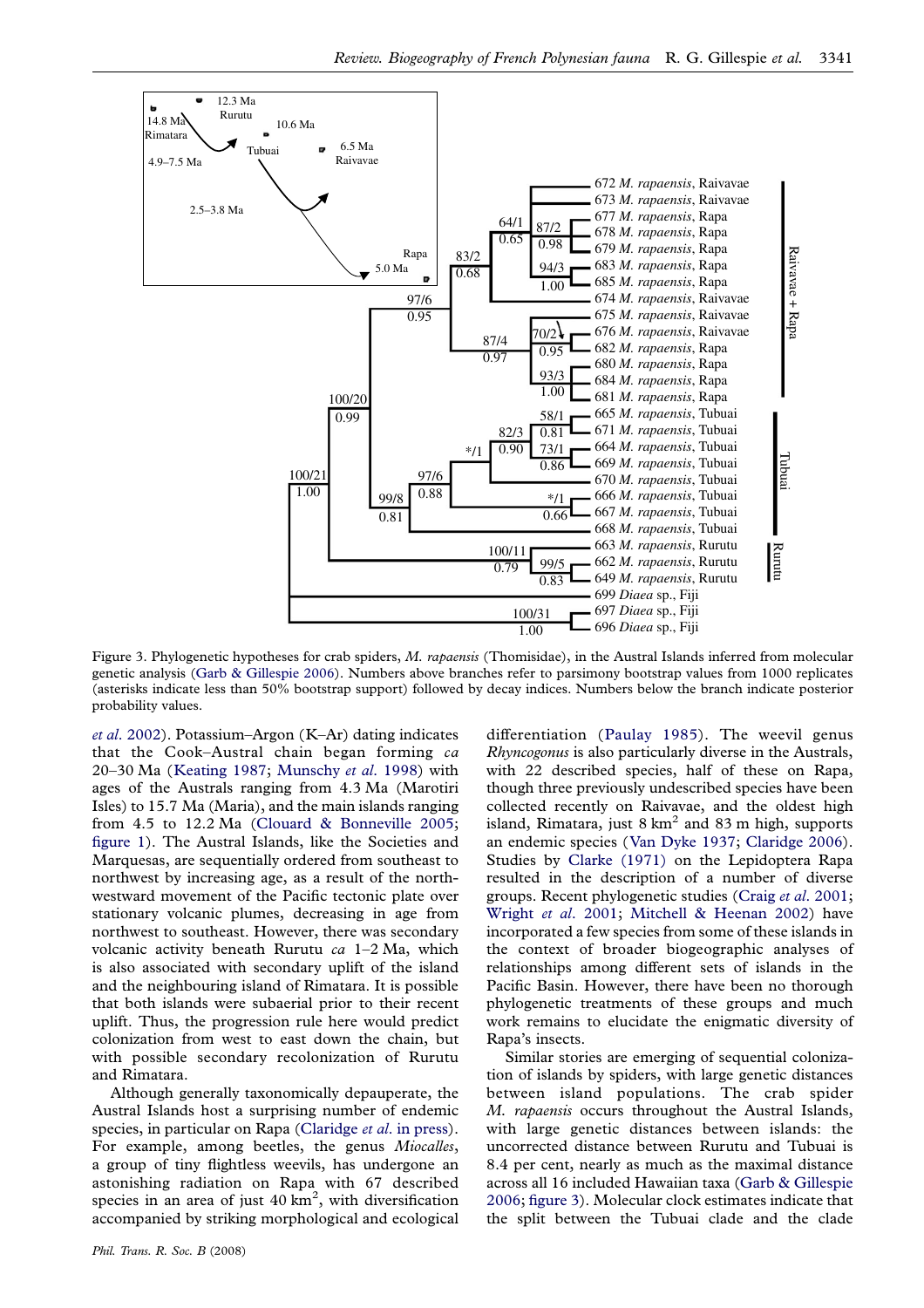comprising individuals from Raivavae and Rapa occurred more recently  $(ca 2.5-3.8 Ma)$  than the divergence of *M. rapaensis* from Rurutu and Tubuai (estimated at  $4.9-7.5$  Ma), suggesting that *M. rapaensis* initially colonized the Australs several million years after the formation of Rurutu (12.7 Ma) and Tubuai (10.4 Ma) but possibly before the emergence of Raivavae (6.8 Ma) and Rapa (5.0 Ma). The estimated divergences further suggest that from the initial point of colonization (Rurutu or Tubuai), M. rapaensis did not reach Raivavae or Rapa until the emergence of both islands. The orb web spider Tangaroa tahitiensis (Uloboridae) occurs throughout both the Society and Austral Islands, again with large genetic distances between islands (R. G. Gillespie 2007, unpublished data), although, as with  $M.$  rapaensis, the data suggest a more recent colonization than the geological age would predict.

The land snail fauna of the Australs is particularly impressive, with more than 100 species on Rapa alone (Solem [1982](#page-11-0), [1984](#page-11-0)), but their relationship to species elsewhere in Polynesia has not been studied in depth using molecular methods, with one exception. The rather atypically widely distributed Partula hyalina is shared among the geographically distant Cook, Society and Austral archipelagos, a distribution suggested as being the legacy of prehistoric human transport ([Lee](#page-11-0) et al. [2007](#page-11-0)a).

## 5. HUMAN COLONIZATION

The human history of Polynesia is one of the most fascinating and tractable systems in which to examine the interactions between people and biodiversity. The best-known scenarios for the peopling of the Pacific are the 'express train' and the 'entangled bank' ([Hurles](#page-10-0) et al. [2003\)](#page-10-0). The express train is built on the notion of a simple spread, with a strong phylogenetic signal, of Polynesian ancestors (Austronesians), first into near Oceania and then into remote Oceania. The entangled bank is a reticulate model that highlights the importance of ongoing interaction among populations. Many intermediate models have been proposed, such as the 'slow train' (more genetic mixing between Austronesians and the original inhabitants before moving into remote Oceania) and 'slow boat' (ultimate origin Asia, and proximate origin within Wallacea). Mitochondrial DNA studies have detected characteristic haplotypes, such as a 9 bp deletion at high frequency, that predominate in Polynesia. The mutations imply an ultimate origin in Asia ('out of Asia' model), with subsequent movement following either the express-train, slow-train or slow-boat models ([Melton](#page-11-0) et al. 1995). Y-chromosome studies also show male-biased European admixture among some Polynesian populations and raise the possibility of sex-specific differences in prehistoric demography, including levels of endogamy and/or migration patterns (Su et al. [2000](#page-11-0)).

Polynesians carried a range of plants and animals with them as they moved across the Pacific, and genetic evidence from these has also been examined. Mitochondrial DNA lineages shared between Pacific rat (Rattus exulans) populations identify homeland regions,

and disjunct variation within island rat populations suggests separate introductions from several sources, with origins in the Lapita and a spread into remote Oceania. The express train to Polynesia model is rejected, while a 'voyaging corridor' aspect of the slow-boat model is supported, but with most of the evidence for a 'voyaging corridor triple', a model allowing various components of the Lapita cultural complex to be the result of intrusion of new components ([Matisoo-Smith](#page-11-0) & Robins 2004). Other animals examined include pigs, dogs and chickens, although evidence from these is complicated by more recent introduction of the same species by European settlers. However, recent data from the pig, Sus scrofa, suggest that a Pacific clade originated in peninsular Southeast Asia, where they were first domesticated. Polynesian dispersals into Oceania appear to be exclusively associated with Pacific clade pigs ([Larson](#page-11-0) et al. 2007).

Other organisms were introduced accidentally by early Polynesians. For example, genetic analysis of populations across the Pacific of Lipinia noctua, a lizard native to New Guinea, which has been transported from near to remote Oceania, support the express-train model of human colonization [\(figure](#page-8-0) 4; [Austin](#page-9-0) 1999).

In addition to the standard migration routes of Polynesians and associated organisms, recent molecular work has revealed 'trading' of species between archipelagos. In particular, the white-shelled tree snail, P. hyalina, has been found in the Society, Austral and southern Cook Islands. Recent molecular work has shown that  $P$ . *hyalina* was originally restricted to Tahiti, but trading between archipelagos resulted in multiple founder populations in the Australs and southern Cooks (Lee et al. [2007](#page-11-0)a). With the recent arrival of the alien carnivorous land snail Euglandina rosea and subsequent devastation of island snails on Tahiti (see below), P. hyalina is now restricted to the southern Cooks and Australs; on Tahiti it still persists but is threatened.

### 6. RECENT IMPACTS

Since the arrival of Europeans in Polynesia (late 1700s), the rate of influx of non-native species has increased tremendously. Native plants are now largely confined to montane forests above approximately 300 m (cloud forests and subalpine forests), while coastal, dry lowland and low and middle elevation valley forests have been seriously disrupted by human activities, introduced mammals (feral goats, sheep, cattle, horses, pigs) and invasive plants (approx. 375 alien plant species are naturalized on Tahiti, and approx. 220 on Nuku Hiva ([Florence](#page-10-0) 1993)). The many bird extinctions on these islands are now well known [\(Steadman](#page-11-0) & Rolett 1996).

The origins of more recent arrivals to French Polynesia can best be predicted by tracing international trade and transport routes. Most invasive species arrive in French Polynesia via the international airport or port on Tahiti and then gradually spread across the region, again following transport routes ([Grandgirard](#page-10-0) et al. [2006](#page-10-0); Petit et al. in [press\)](#page-11-0). Recent introductions to French Polynesia include a series of predators. The sac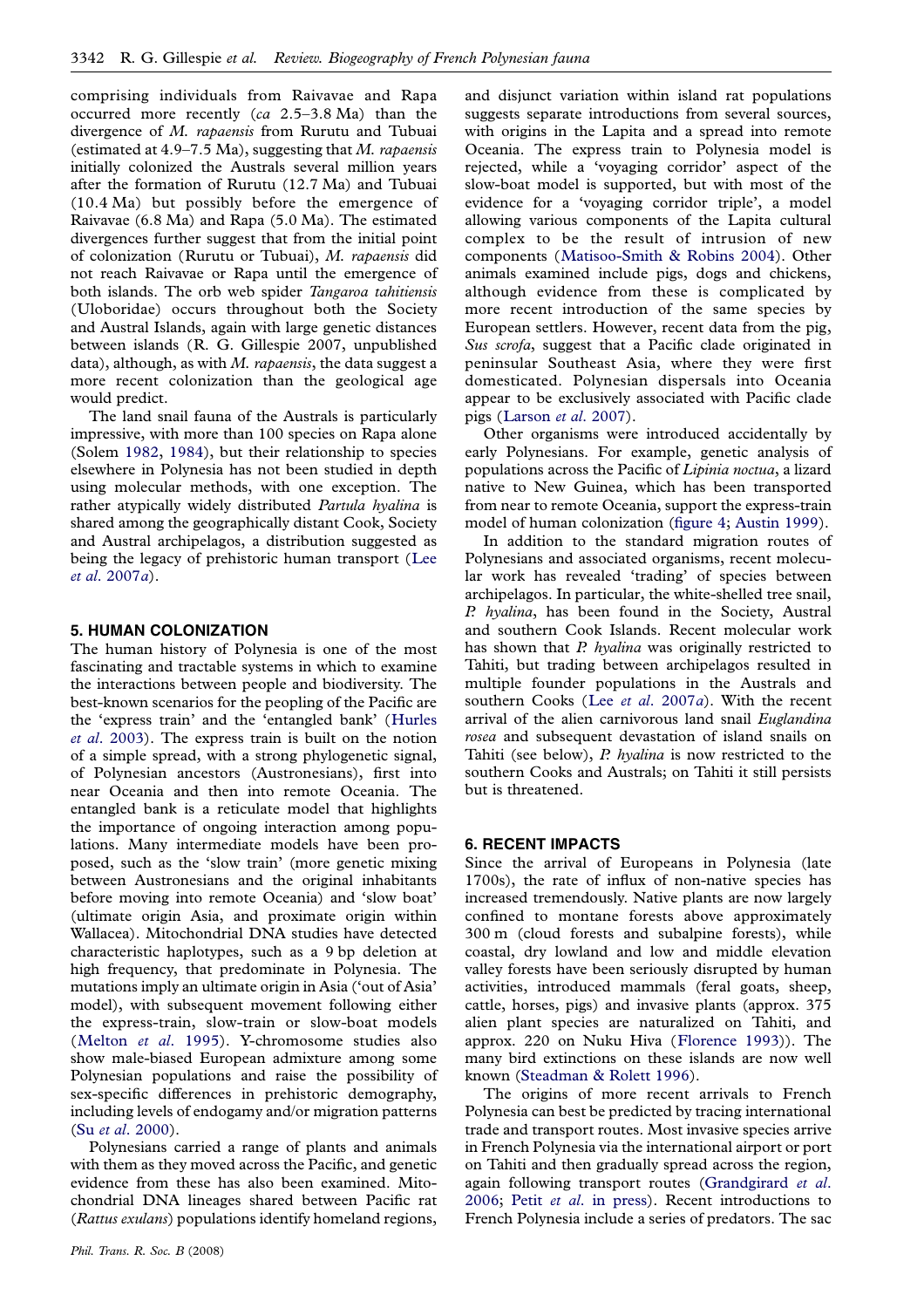<span id="page-8-0"></span>

Figure 4. Evidence of the 'express-train' model of Polynesian island colonization by lizards (redrawn from [Austin](#page-9-0) 1999). Maximum-parsimony phylogram for Lipinia noctua; localities denoted by grey circles are all genetically distinct and represent natural prehuman dispersal. Localities denoted by black circles are genetically similar (mean sequence divergence 0.008%) and represent human-mediated dispersal within the past 4000 years. Dates represent approximate time of first human settlement.

spider Cheiracanthium mordax (Miturgidae), native to Australia, is invasive in the Pacific, with almost identical haplotypes from Micronesia through all of French Polynesia to Hawaii (R. G. Gillespie 2007, unpublished data). Likewise, the spider Pholcus ancoralis, also native to Australia, has almost identical haplotypes in Fiji, Micronesia and all of French Polynesia; it has also recently been reported in Hawaii (R. G. Gillespie 2007, unpublished data). All these introductions appear to have been accidental, mediated through transportation routes.

An exception to the main route of accidental introduction is the arrival of the rosy wolf snail, E. rosea, which was deliberately introduced to French Polynesia as part of a biological control programme directed towards eliminating the giant African land snail, Achatina fulica. Documentation of the spread of this non-native species illustrates the speed at which invasive species may become established and influence the distribution of native species ([Clarke](#page-9-0) et al. 1984). Indeed, snails in the genus Partula epitomize rapid extinction caused by an introduced predator, with 56 of 61 Society Island species now extinct in the wild [\(Cowie](#page-10-0) 1992; [Coote](#page-10-0) & Loeve 2003). However, recent molecular work paints a more positive conservation picture, with montane populations of Partula otaheitana and valley populations of Partula clara/Partula hyalina persisting, and these populations include genetic representation of all major mitochondrial clades that occurred historically on Tahiti (Lee et al. [2007](#page-11-0)b).

Other non-native taxa that have been studied in the Pacific include parasites and their associated vectors. Among parasites, the Hawaiian form of malaria is the

Phil. Trans. R. Soc. B (2008)

only lineage of malaria parasite that appears to be common among passerines of French Polynesia ([Beadell](#page-9-0) et al. [2006](#page-9-0)). In a survey of birds on Moorea, Society Islands, this parasite lineage wasseen at low frequency in several introduced species (no data on native species owing to their rarity). However, in the Marquesas, the parasite is common in a small sample of endemic Marquesan reed warblers (Acrocephalus mendanae), suggesting that these birds, which are relatively recent (1–2 Ma) colonists of the islands, may be resistant to the parasites. On the other hand, the Pomarea flycatchers may have succumbed to the disease.

Marked genetic structure has been demonstrated among Tahiti and Moorea populations of mosquitoes, in particular Aedes aegypti, which is associated with dengue fever in humans. Here, the structure appears to be dictated by human population density, intensity of insecticidal control and ecological characteristics of mosquito ecotopes ([Paupy](#page-11-0) et al. 2000).

The glassy-winged sharpshooter, Homalodisca coagulata, is notorious in North America for transmitting Pierce's disease, caused by the bacterium Xylella fastidiosa, in grapevines. The bacterium can also infect many other plants. The sharpshooter's arrival in French Polynesia (Tahiti) in July 1999 caused considerable concern, both owing to its abundance, which results in almost constant 'rain' from the excreta in some areas, and its potential role as a vector of  $X$ . fastidiosa, which could affect species of Metrosideros, Weinmannia, Dodonaea, Glochidion, Hibiscus and Gardenia in the Society Islands ([Grandgirard](#page-10-0) et al. 2006). Populations of H. coagulata are geographically structured into two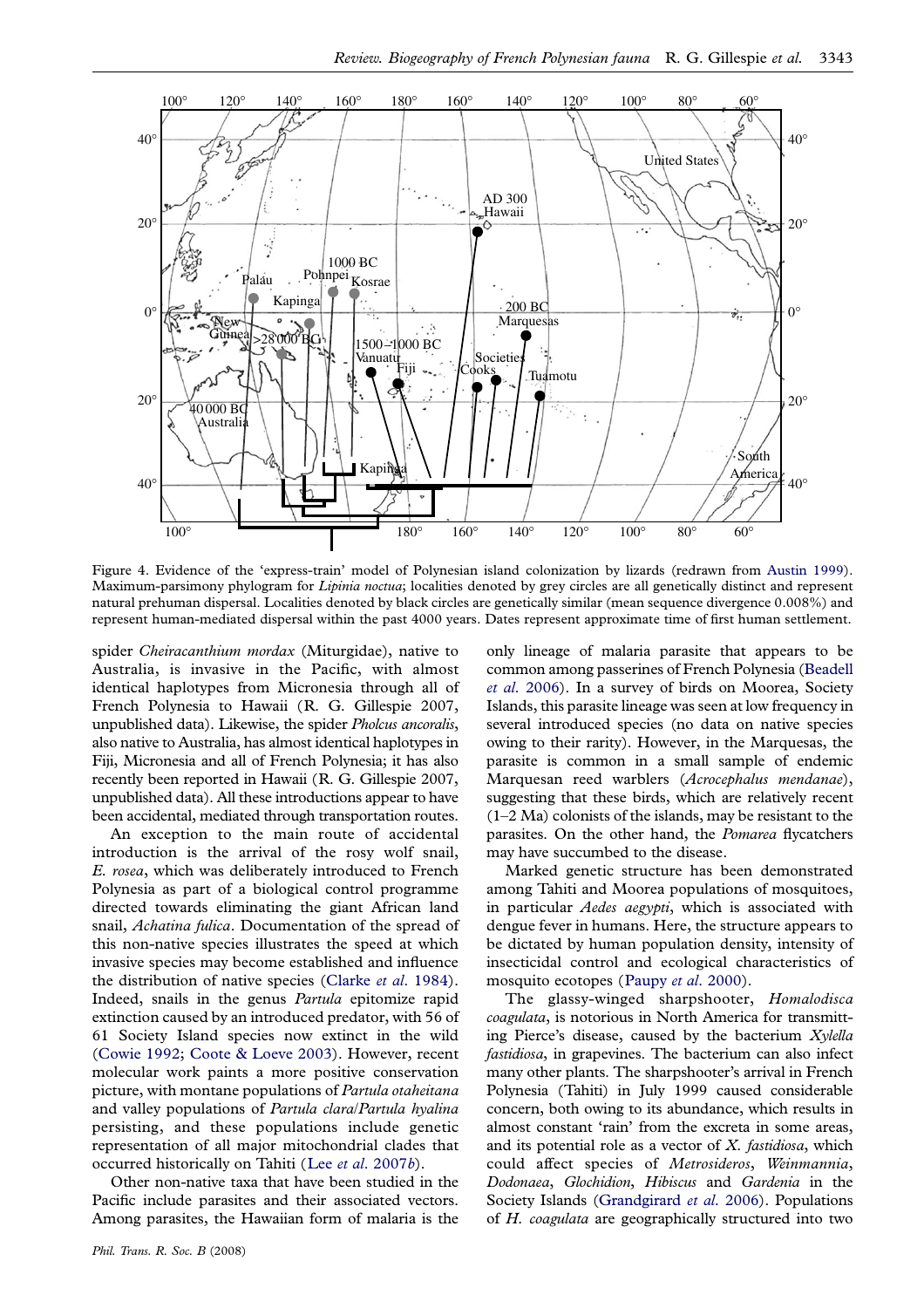<span id="page-9-0"></span>groups of COI haplotypes in North America, a group of populations from east of the Mississippi River, and a group comprising populations from west of the Mississippi River (Texas and California): haplotypes from Tahiti fall in the latter group [\(Smith](#page-11-0) 2005).

## 7. CONCLUSIONS

Several general remarks can be made from this overview of studies of such a wide range of taxa throughout French Polynesia. First, patterns of biodiversity differ among archipelagos within the area. This may reflect environmental heterogeneity across the region and differences in the degree to which island populations are influenced by immigration, natural selection and drift. For example, the Society Islands are characterized by high numbers of endemic species on the youngest island, with independent colonization from either neighbouring islands or archipelagos playing a prominent role in shaping biodiversity. By contrast, the Australs show a somewhat different pattern, with little evidence of ecological differentiation on the low islands but extensive genetic divergence among islands. This pattern might be predicted on the basis of the small size of these islands, if size limits diversification. If so, Rapa, the southernmost of the Australs, is an exception, with its high level of endemism and striking examples of adaptive radiation, despite being similar in size to others in the Austral group.

The Marquesas show a strong signal of adaptive radiation within the archipelago, although to a lesser extent than in the Hawaiian Islands. Invertebrates are characterized by a large number of monophyletic lineages with evidence for at least some degree of adaptive radiation and (in snails) for parallel evolution of similar morphs on different islands.

Phylogenies for the Australs and Marquesas show some support for the progression rule, a pattern seen in the Hawaiian Islands, where lineage formation reflects successive colonization of islands in the order of their formation ([Wagner](#page-11-0) & Funk 1995). However, at least for spiders in the Australs, the age of the lineages is considerably younger than the geological age of the islands. There is little evidence as yet for the progression rule in the Societies.

Another general trend is that the non-native biota appears to be similar across much of French Polynesia. It is interesting to observe that native communities appear to be more intact on the Australs than on the other higher archipelagos, at least at lower elevations. This is somewhat surprising, given that native communities are smaller and apparently more depauperate on the Australs; it could provide insights into factors underlying successful biological invasion. Further work is required in order to understand the interaction between native and non-native elements of the biota. In summary, results to date highlight the value of the fauna of French Polynesia for studying the different evolutionary processes that drive adaptation, speciation and community assembly, and the forces that govern how species invade and become established over both evolutionary and ecological time.

We thank Rob Cowie and Steve Trewick for organizing this special issue. The manuscript was greatly improved by the comments of three anonymous reviewers. This work was supported by the Territorial Government of French Polynesia, with funds from the National Science Foundation (DEB 0451971 to R.G.G.), the Schlinger Foundation, University of California Berkeley and the Gordon and Betty Moore Foundation.

#### **REFERENCES**

- Adamson, A. M. 1936 Marquesan insects: environment. Bernice P. Bishop Mus. Bull. 139, 1-73.
- Adamson, A. M. 1939 Review of the fauna of the Marquesas Islands and discussion of its origin. Bernice P. Bishop Mus. Bull. 159, 1–93.
- Arnedo, M. A. & Gillespie, R. G. 2006 Species diversification patterns in the Polynesian jumping spider genus Havaika Proszynski 2001 (Araneae, Salticidae). Mol. Phylogenet. Evol. 41, 472–495. [\(doi:10.1016/j.ympev.2006.05.012](http://dx.doi.org/doi:10.1016/j.ympev.2006.05.012))
- Austin, C. C. 1999 Lizards took express train to Polynesia. Nature 397, 113–114. [\(doi:10.1038/16365\)](http://dx.doi.org/doi:10.1038/16365)
- Beadell, J. S. et al. 2006 Global phylogeographic limits of Hawaii's avian malaria. Proc. R. Soc. B 273, 2935–2944. ([doi:10.1098/rspb.2006.3671](http://dx.doi.org/doi:10.1098/rspb.2006.3671))
- Berland, L. 1942 Polynesian spiders. Occas. Pap. Bernice P. Bishop Mus. 17, 1–24.
- Bonneville, A., LeSuave, R., Audin, L., Clouard, V., Dosso, L., Gillot, P., Janney, P., Jordahl, K. & Maamaatuaiahutapu, K. 2002 Arago Seamount: the missing hotspot found in the Austral Islands. Geology 30, 1023–1026. ([doi:10.1130/](http://dx.doi.org/doi:10.1130/0091-7613(2002)030%3C1023:ASTMHF%3E2.0.CO;2)  $0091 - 7613(2002)030 < 1023$ :ASTMHF $> 2.0$ .CO;2)
- Burch, J. B. 2007 A new species of land snail (Stylommatophora, Partulidae) from Raiatea, French Polynesia, Oceania. Occas. Pap. Mus. Zool. Univ. Michigan 740, 1–8.
- Campbell, D. H. 1933 The flora of the Hawaiian Islands. Quart. Rev. Biol. 8, 164–184. ([doi:10.1086/394432\)](http://dx.doi.org/doi:10.1086/394432)
- Cibois, A., Thibault, J.-C. & Pasquet, E. 2004 Biogeography of eastern Polynesian monarchs (Pomarea): an endemic genus close to extinction. Condor 106, 837–851. ([doi:10.](http://dx.doi.org/doi:10.1650/7491) [1650/7491](http://dx.doi.org/doi:10.1650/7491))
- Cibois, A., Thibault, J. C. & Pasquet, E. 2007 Uniform phenotype conceals double colonization by reed-warblers of a remote Pacific archipelago. *J. Biogeogr.* 34, 1150–1166. [\(doi:10.1111/j.1365-2699.2007.01703.x\)](http://dx.doi.org/doi:10.1111/j.1365-2699.2007.01703.x)
- Claridge, E. M. 2006 The Systematics and diversification of Rhyncogonus (Entiminae: Curculionidae: Coleoptera) in the central Pacific. PhD thesis, University of California, Berkeley.
- Claridge, E. M., Garb, J. E., Gillespie, R. G. & Percy, D. M. In press. Insects and spiders of the Austral Islands. In The terrestrial biodiversity of the Austral Islands (French Polynesia) (eds J.-Y. Meyer, P. Bouchet & A. Allison). Paris & Honolulu: Service des Publications du Muséum national d'Histoire naturelle.
- Claridge, E. M., Gillespie, R. G. & Roderick, G. K. Submitted. Repeated radiation: diversification of South Pacific weevils (Coleoptera: Curculionidae: Entiminae: Rhyncogonus).
- Clarke, J. F. G. 1971 The Lepidoptera of Rapa Island. Smithson. Contrib. Zool. 56, 1–282.
- Clarke, B. & Murray, J. 1969 Ecological genetics and speciation in land snails of the genus Partula. Biol. J. Linn. Soc. 1, 31–42. ([doi:10.1111/j.1095-8312.1969.](http://dx.doi.org/doi:10.1111/j.1095-8312.1969.tb01810.x) [tb01810.x](http://dx.doi.org/doi:10.1111/j.1095-8312.1969.tb01810.x))
- Clarke, B., Murray, J. & Johnson, M. S. 1984 The extinction of endemic species by a programme of biological control. Pac. Sci. 38, 97–104.
- Clouard, V. & Bonneville, A. 2005 Ages of seamounts, islands, and plateaus on the Pacific plate. Geol. Soc. Am. Bull. 388, 71–90.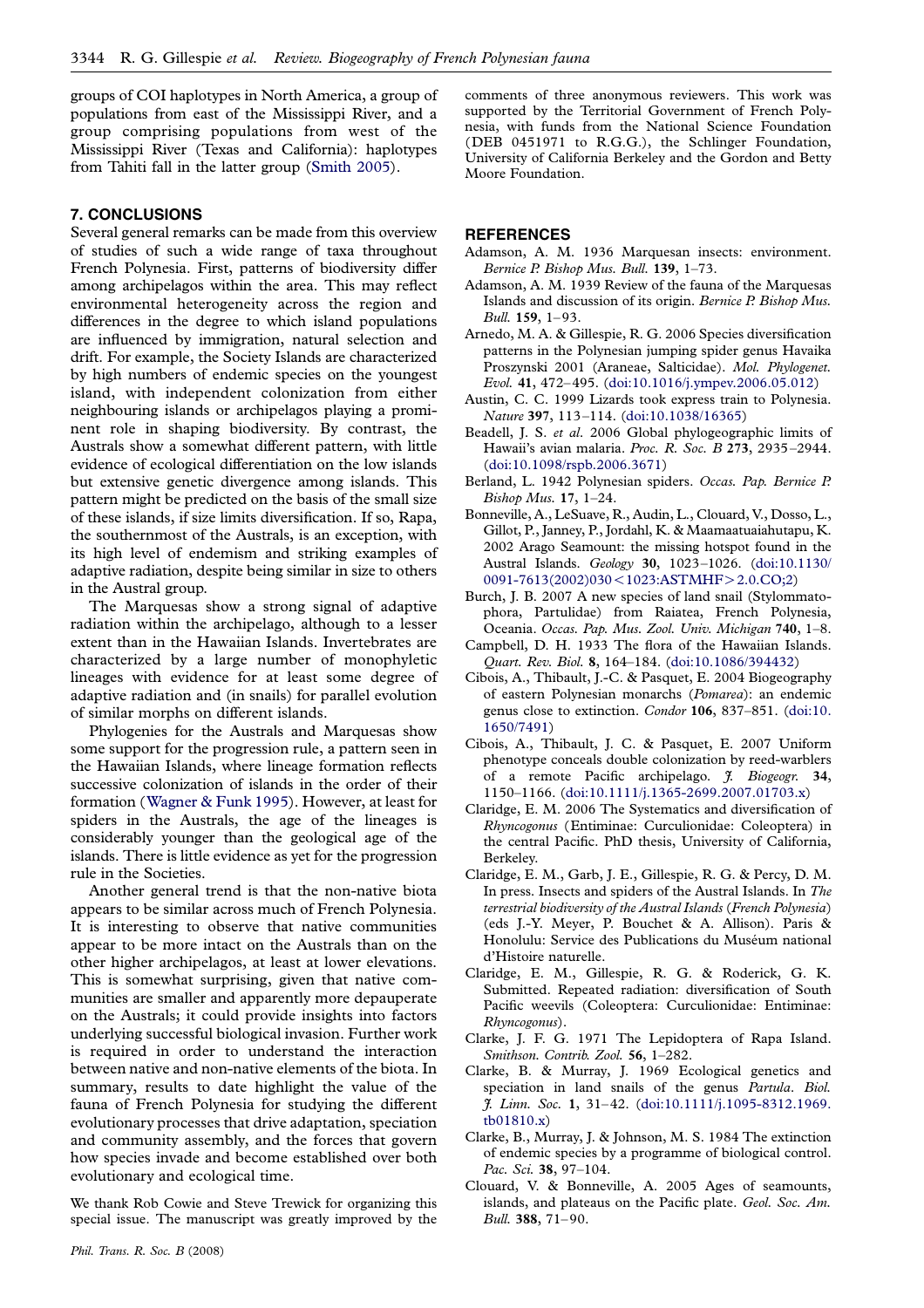- <span id="page-10-0"></span>Coote, T. & Loève, E. 2003 From 61 species to five: endemic tree snails of the Society Islands fall prey to an ill-judged biological control programme. Oryx 37, 91–96. ([doi:10.](http://dx.doi.org/doi:10.1017/S0030605303000176) [1017/S0030605303000176](http://dx.doi.org/doi:10.1017/S0030605303000176))
- Cowie, R. H. 1992 Evolution and extinction of Partulidae, endemic Pacific Island land snails. Phil. Trans. R. Soc. B 335, 167–191. [\(doi:10.1098/rstb.1992.0017\)](http://dx.doi.org/doi:10.1098/rstb.1992.0017)
- Craig, D. A. 2003 Geomorphology, development of running water habitats, and evolution of black flies on Polynesian islands. BioScience 53, 1079–1093. [\(doi:10.1641/0006-](http://dx.doi.org/doi:10.1641/0006-3568(2003)053%5B1079:GDORWH%5D2.0.CO;2) [3568\(2003\)053\[1079:GDORWH\]2.0.CO;2](http://dx.doi.org/doi:10.1641/0006-3568(2003)053%5B1079:GDORWH%5D2.0.CO;2))
- Craig, D. A., Currie, D. C. & Joy, D. A. 2001 Geographical history of the central-western Pacific black fly subgenus Inseliellum (Diptera: Simuliidae: Simulium) based on a reconstructed phylogeny of the species, hot spot archipelagoes and hydrogeological considerations. *J. Biogeogr.* 28, 1101–1127. [\(doi:10.1046/j.1365-2699.2001.00619.x\)](http://dx.doi.org/doi:10.1046/j.1365-2699.2001.00619.x)
- Crampton, H. E. 1925 Studies on the variation, distribution and evolution of the genus Partula. The species of the Mariana Islands, Guam and Saipan. Carnegie Inst. Wash. Pub. 228A, 1-116.
- Crampton, H. E. 1932 Studies on the variation, distribution, and evolution of the genus Partula. The species inhabiting Moorea. Carnegie Inst. Wash. Pub. 410, 1–335.
- Cuenoud, P., Del Pero Martinez, M. A., Loizeau, P.-A., Spichiger, R., Andrews, S. & Manen, J.-F. 2000 Molecular phylogeny and biogeography of the genus Ilex L. (Aquifoliaceae). Ann. Bot. 85, 111–122. ([doi:10.1006/](http://dx.doi.org/doi:10.1006/anbo.1999.1003) [anbo.1999.1003\)](http://dx.doi.org/doi:10.1006/anbo.1999.1003)
- Darwin, C. 1859 The Origin of species by means of natural selection. Harmondsworth, UK: Penguin Classics.
- Dickinson, W. R. 1998 Geomorphology and geodynamics of the Cook-Austral Island seamount chain in the South Pacific Ocean: implications for hotspots and plumes. Int. Geol. Rev. 40, 1039–1075.
- Diment, J. A., Humphries, C. J., Newington, L. & Shaughnessy, E. 1984 Catalogue of the natural history drawings commissioned by Joseph Banks on the Endeavour voyage 1768–1771 held in the British Museum (Natural History). Bull. Br. Mus. Nat. Hist. 11, 1–183.
- Eggens, F., Popp, M., Nepokroeff, M., Wagner, W. L. & Oxelman, B. 2007 The origin and number of introductions of the Hawaiian endemic Silene species (Caryophyllaceae). Am. J. Bot. 94, 210–218. [\(doi:10.3732/ajb.94.2.210\)](http://dx.doi.org/doi:10.3732/ajb.94.2.210)
- Fisher, R. N. 1997 Dispersal and evolution of the Pacific basin gekkonid lizards Gehyra oceanica and Gehyra mutilata. Evolution 51, 906–921. ([doi:10.2307/2411165](http://dx.doi.org/doi:10.2307/2411165))
- Florence, J. 1993 La végétation de quelques îles de Polynésie française. In Atlas de la Polynésie Française (ed. ORSTOM), pp. 54–55. Paris, France: ORSTOM.
- Ganders, F. R., Berbee, M. & Pirseyedi, M. 2000 ITS base sequence phylogeny in Bidens (Asteraceae): evidence for the continental relatives of Hawaiian and Marquesan Bidens. Syst. Bot. 25, 122–133. ([doi:10.2307/2666678](http://dx.doi.org/doi:10.2307/2666678))
- Garb, J. E. & Gillespie, R. G. 2006 Island hopping across the central Pacific: mitochondrial DNA detects sequential colonization of the Austral Islands by crab spiders (Araneae: Thomisidae). *J. Biogeogr.* 33, 201-220. ([doi:10.1111/j.1365-2699.2005.01398.x](http://dx.doi.org/doi:10.1111/j.1365-2699.2005.01398.x))
- Gemmill, C. E. C., Allan, G. J., Wagner, W. L. & Zimmer, E. A. 2001 Evolution of insular Pacific Pittosporum (Pittosporaceae): origin of the Hawaiian radiation. Mol. Phylogenet. Evol. 22, 31–42. ([doi:10.1006/mpev.2001.](http://dx.doi.org/doi:10.1006/mpev.2001.1019) [1019](http://dx.doi.org/doi:10.1006/mpev.2001.1019))
- Gillespie, R. G. 2002 Colonization of remote oceanic islands of the Pacific: archipelagos as stepping stones? J. Biogeogr. 29, 655–662. ([doi:10.1046/j.1365-2699.2002.00714.x](http://dx.doi.org/doi:10.1046/j.1365-2699.2002.00714.x))
- Gillespie, R. G. 2003a Marquesan spiders of the genus Tetragnatha. J. Arachnol. 31, 62-77. [\(doi:10.1636/0161-](http://dx.doi.org/doi:10.1636/0161-8202(2003)031%5B0062:MSOTGT%5D2.0.CO;2) [8202\(2003\)031\[0062:MSOTGT\]2.0.CO;2](http://dx.doi.org/doi:10.1636/0161-8202(2003)031%5B0062:MSOTGT%5D2.0.CO;2))
- Gillespie, R. G. 2003b Spiders of the genus Tetragnatha in the Society Islands. *J. Arachnol.* 31, 157-172. ([doi:10.1636/](http://dx.doi.org/doi:10.1636/0161-8202(2003)031%5B0157:SOTGTA%5D2.0.CO;2) [0161-8202\(2003\)031\[0157:SOTGTA\]2.0.CO;2](http://dx.doi.org/doi:10.1636/0161-8202(2003)031%5B0157:SOTGTA%5D2.0.CO;2))
- Gillespie, R. G. & Roderick, G. K. 2002 Arthropods on islands: evolution and conservation. Annu. Rev. Entomol. 47, 595–632. [\(doi:10.1146/annurev.ento.47.091201.145244\)](http://dx.doi.org/doi:10.1146/annurev.ento.47.091201.145244)
- Gillespie, R. G., Claridge, E. M. & Roderick, G. K. 2008 Biodiversity dynamics in isolated island communities: interaction between natural and human-mediated processes. Mol. Ecol. 17, 45–57. ([doi:10.1111/j.1365-294x.](http://dx.doi.org/doi:10.1111/j.1365-294x.2007.03466.x) [2007.03466.x\)](http://dx.doi.org/doi:10.1111/j.1365-294x.2007.03466.x)
- Goodacre, S. L. 2002 Population structure, history and gene flow in a group of closely-related land snails: genetic variation in Partula from the Society Islands of the Pacific. Mol. Ecol. 11, 55–68. ([doi:10.1046/j.0962-1083.2001.](http://dx.doi.org/doi:10.1046/j.0962-1083.2001.01422.x) [01422.x](http://dx.doi.org/doi:10.1046/j.0962-1083.2001.01422.x))
- Goodacre, S. L. & Wade, C. M. 2001 Molecular evolutionary relationships between partulid land snails of the Pacific. Proc. R. Soc. B 268, 1-7. ([doi:10.1098/rspb.2000.1322](http://dx.doi.org/doi:10.1098/rspb.2000.1322))
- Grandgirard, J., Hoddle, M. S., Roderick, G. K., Petit, J. N., Percy, D., Putoa, R., Garnier, C. & Davies, N. 2006 Invasion of French Polynesia by the glassy-winged sharpshooter, Homalodisca coagulata (Hemiptera: Cicadellidae): a new threat to the South Pacific. Pac. Sci. 60, 429–438. [\(doi:10.1353/psc.2006.0028\)](http://dx.doi.org/doi:10.1353/psc.2006.0028)
- Gregory, H. E. 1928 Types of Pacific islands. Proc. Third Pan-Pac. Sci. Congr. 2, 1662.
- Guillaumin, A. 1928 Les regions floristiques du Pacifique d'apres leur endemisme et la repartition de quelques plantes phanerogames. Proc. Third Pan-Pac. Sci. Congr. 1, 920–928.
- Guillou, H., Maury, R. C., Blais, S., Cotten, J., Legendre, C., Guille, G. & Caroff, M. 2005 Age progression along the Society hotspot chain (French Polynesia) based on new unspiked K-Ar ages. Bull. Soc. Geol. Fr. 176, 135-150. ([doi:10.2113/176.2.135](http://dx.doi.org/doi:10.2113/176.2.135))
- Hurles, M. E., Matisoo-Smith, E., Gray, R. D. & Penny, D. 2003 Untangling Oceanic settlement: the edge of the knowable. Trends Ecol. Evol. 18, 531–540. ([doi:10.1016/](http://dx.doi.org/doi:10.1016/S0169-5347(03)00245-3) [S0169-5347\(03\)00245-3](http://dx.doi.org/doi:10.1016/S0169-5347(03)00245-3))
- Ibrahim, K. M., Nichols, R. A. & Hewitt, G. M. 1996 Spatial patterns of genetic variation generated by different forms of dispersal during range expansion. Heredity 77, 282–291. ([doi:10.1038/hdy.1996.142](http://dx.doi.org/doi:10.1038/hdy.1996.142))
- Johnson, M. S., Murray, J. & Clarke, B. C. 1986 An electrophoretic analysis of phylogeny and evolutionary rates in the genus Partula from the Society Islands. Proc. R. Soc. B 227, 161-177. ([doi:10.1098/rspb.1986.0017](http://dx.doi.org/doi:10.1098/rspb.1986.0017))
- Johnson, M. S., Murray, J. & Clarke, B. 1993 The ecological genetics and adaptive radiation of Partula on Moorea. Oxford Surv. Evol. Biol. 9, 167–238.
- Johnson, M. S., Murray, J. & Clarke, B. 2000 Parallel evolution in Marquesan partulid land snails. Biol. J. Linn. Soc. 69, 577–598. [\(doi:10.1006/bijl.1999.0386](http://dx.doi.org/doi:10.1006/bijl.1999.0386))
- Jokiel, P. L. & Cox, E. F. 2003 Drift pumice at Christmas Island and Hawaii: evidence of oceanic dispersal patterns. Mar. Geol. 202, 121–133. ([doi:10.1016/S0025-3227\(03\)](http://dx.doi.org/doi:10.1016/S0025-3227(03)00288-3) [00288-3](http://dx.doi.org/doi:10.1016/S0025-3227(03)00288-3))
- Joy, D. A. & Conn, J. E. 2001 Molecular and morphological phylogenetic analysis of an insular radiation in Pacific black flies (Simulium). Syst. Biol. 50, 18–38. ([doi:10.1080/](http://dx.doi.org/doi:10.1080/106351501750107431) [106351501750107431](http://dx.doi.org/doi:10.1080/106351501750107431))
- Joy, D. A., Craig, D. A. & Conn, J. E. 2007 Genetic variation tracks ecological segregation in Pacific Island black flies. Heredity 99, 452–459. ([doi:10.1038/sj.hdy.6801023](http://dx.doi.org/doi:10.1038/sj.hdy.6801023))
- Keating, B. 1987 Summary of radiometric ages from the Pacific. Intergovernmental Oceanogr. Commiss. Tech. Ser., UNESCO 32, 1–67.